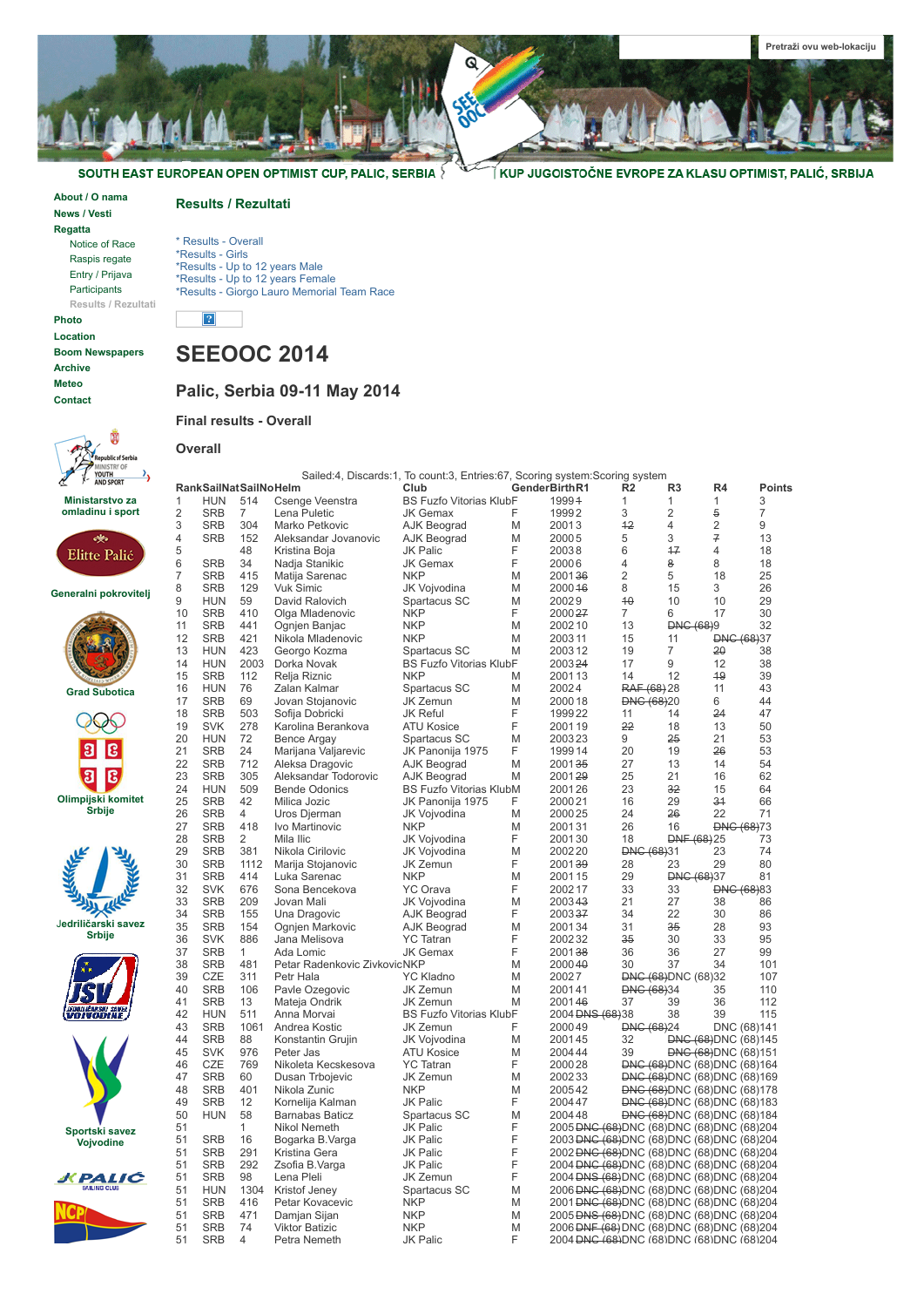| <b>NC PALILULA</b>       | 51 | <b>SRB</b>       | 411 | Filip Yuill      | <b>NKP</b>       | M | 2006 BNG (68) DNC (68) DNC (68) DNC (68) 204 |
|--------------------------|----|------------------|-----|------------------|------------------|---|----------------------------------------------|
| High speed Free hot spot | 51 | <b>SRB</b>       | 425 | Medun Arsovic    | <b>NKP</b>       | M | 2004 BNG (68)DNC (68)DNC (68)DNC (68)204     |
| in Yachting Club Palic   | 51 | C <sub>7</sub> F | 577 | Jan Hala         | <b>YC Kladno</b> | M | 2005 BNG (68) DNC (68) DNC (68) DNC (68) 204 |
| by EUNET                 | 51 | <b>SRB</b>       | 505 | Petra Buljovcic  | JK Reful         |   | 2004 BNG (68)DNC (68)DNC (68)DNC (68)204     |
| 言EUnet量                  | 51 | <b>SRB</b>       | 153 | Mateia Smilianic | AJK Beograd      | M | 2001 BNG (68) DNC (68) DNC (68) DNC (68) 204 |
|                          |    | <b>SRB</b>       | 444 | Stefan Yuill     | <b>NKP</b>       | M | 2004 BNG (68)DNC (68)DNC (68)DNC (68)204     |
|                          |    | bingo            |     | Masa Erakovic    | JK Zemun         |   | 2003 DNG (68) DNC (68) DNC (68) DNC (68) 204 |





## **Palic, Serbia 09-11 May 2014**

**Final results - Girls**

**Overall**



| <b>The Lineses</b> |    |                              |                |                               | Sailed:4, Discards:1, To count:3, Entries:67, Scoring system:Scoring system |   |                                                         |                |                   |                                       |             |
|--------------------|----|------------------------------|----------------|-------------------------------|-----------------------------------------------------------------------------|---|---------------------------------------------------------|----------------|-------------------|---------------------------------------|-------------|
| <b>Vila Lujza</b>  |    | <b>RankSailNatSailNoHelm</b> |                |                               | Club                                                                        |   | GenderBirthR1                                           | R <sub>2</sub> | R <sub>3</sub>    | R <sub>4</sub>                        | Points      |
| ksuzni apartmani   | 1  | <b>HUN</b>                   | 514            | Csenge Veenstra               | <b>BS Fuzfo Vitorias KlubF</b>                                              |   | 19994                                                   |                |                   |                                       | 3           |
|                    | 2  | <b>SRB</b>                   | $\overline{7}$ | Lena Puletic                  | <b>JK Gemax</b>                                                             | F | 19992                                                   | 3              | 2                 | 5                                     |             |
|                    | 3  |                              | 48             | Kristina Boja                 | JK Palic                                                                    |   | 20038                                                   | 6              | 17                | 4                                     | 18          |
|                    | 4  | <b>SRB</b>                   | 34             | Nadja Stanikic                | <b>JK Gemax</b>                                                             |   | 20006                                                   | 4              | 8                 | 8                                     | 18          |
| rotografika        | 5  | <b>SRB</b>                   | 410            | Olga Mladenovic               | <b>NKP</b>                                                                  |   | 200027                                                  | 7              | 6                 | 17                                    | 30          |
|                    | 6  | <b>HUN</b>                   | 2003           | Dorka Novak                   | <b>BS Fuzfo Vitorias KlubF</b>                                              |   | 200324                                                  | 17             | 9                 | 12                                    | 38          |
|                    |    | <b>SRB</b>                   | 503            | Sofija Dobricki               | JK Reful                                                                    |   | 199922                                                  | 11             | 14                | 24                                    | 47          |
|                    | 8  | <b>SVK</b>                   | 278            | Karolina Berankova ATU Kosice |                                                                             | F | 200119                                                  | 22             | 18                | 13                                    | 50          |
|                    | 9  | <b>SRB</b>                   | 24             | Marijana Valjarevic           | JK Panonija 1975                                                            | F | 199914                                                  | 20             | 19                | 26                                    | 53          |
|                    | 10 | <b>SRB</b>                   | 42             | Milica Jozic                  | JK Panonija 1975                                                            | F | 200021                                                  | 16             | 29                | 34                                    | 66          |
|                    | 11 | <b>SRB</b>                   | $\overline{2}$ | Mila Ilic                     | JK Vojvodina                                                                |   | 200130                                                  | 18             |                   | DNF (68) 25                           | 73          |
|                    | 12 | <b>SRB</b>                   | 1112           | Marija Stojanovic             | JK Zemun                                                                    |   | 200139                                                  | 28             | 23                | 29                                    | 80          |
|                    | 13 | <b>SVK</b>                   | 676            | Sona Bencekova                | <b>YC Orava</b>                                                             |   | 200217                                                  | 33             | 33                | <b>DNG (68)83</b>                     |             |
|                    | 14 | <b>SRB</b>                   | 155            | Una Dragovic                  | AJK Beograd                                                                 |   | 200337                                                  | 34             | 22                | 30                                    | 86          |
|                    | 15 | <b>SVK</b>                   | 886            | Jana Melisova                 | <b>YC</b> Tatran                                                            |   | 200232                                                  | 35             | 30                | 33                                    | 95          |
|                    | 16 | <b>SRB</b>                   | $\mathbf{1}$   | Ada Lomic                     | <b>JK Gemax</b>                                                             |   | 200138                                                  | 36             | 36                | 27                                    | 99          |
|                    | 17 | <b>HUN</b>                   | 511            | Anna Morvai                   | <b>BS Fuzfo Vitorias KlubF</b>                                              |   | 2004 <del>DNS (68)</del> 38                             |                | 38                | 39                                    | 115         |
|                    | 18 | <b>SRB</b>                   | 1061           | Andrea Kostic                 | JK Zemun                                                                    |   | 200049                                                  |                | <b>DNG (68)24</b> |                                       | DNC (68)141 |
|                    | 19 | CZE                          | 769            | Nikoleta KecskesovaYC Tatran  |                                                                             |   | 200028                                                  |                |                   | <b>DNG (68) DNC (68) DNC (68) 164</b> |             |
|                    | 20 | <b>SRB</b>                   | 12             | Kornelija Kalman              | <b>JK Palic</b>                                                             | F | 2004 47                                                 |                |                   | <b>DNG (68) DNC (68) DNC (68) 183</b> |             |
|                    | 21 |                              | 1.             | Nikol Nemeth                  | <b>JK Palic</b>                                                             | F | 2005 DNG (68) DNC (68) DNC (68) DNC (68) 204            |                |                   |                                       |             |
|                    | 21 | <b>SRB</b>                   | 16             | Bogarka B.Varga               | JK Palic                                                                    | F | 2003 <del>DNC (68)</del> DNC (68) DNC (68) DNC (68) 204 |                |                   |                                       |             |
|                    | 21 | <b>SRB</b>                   | 291            | Kristina Gera                 | <b>JK Palic</b>                                                             | F | 2002 DNG (68) DNC (68) DNC (68) DNC (68) 204            |                |                   |                                       |             |
|                    | 21 | <b>SRB</b>                   | 292            | Zsofia B.Varga                | JK Palic                                                                    |   | 2004 <del>DNC (68)</del> DNC (68) DNC (68) DNC (68) 204 |                |                   |                                       |             |
|                    | 21 | <b>SRB</b>                   | 98             | Lena Pleli                    | JK Zemun                                                                    |   | 2004 <del>DNS (68)</del> DNC (68) DNC (68) DNC (68) 204 |                |                   |                                       |             |
|                    | 21 | <b>SRB</b>                   | $\overline{4}$ | Petra Nemeth                  | JK Palic                                                                    |   | 2004 DNG (68)DNC (68)DNC (68)DNC (68)204                |                |                   |                                       |             |
|                    | 21 | <b>SRB</b>                   | 505            | Petra Buljovcic               | <b>JK Reful</b>                                                             | F | 2004 <del>DNC (68)</del> DNC (68) DNC (68) DNC (68) 204 |                |                   |                                       |             |
|                    | 21 | bingo                        | 1              | Masa Erakovic                 | JK Zemun                                                                    | F | 2003 DNG (68)DNC (68)DNC (68)DNC (68)204                |                |                   |                                       |             |

 $\boxed{?}$ 

# **SEEOOC 2014**

## **Palic, Serbia 09-11 May 2014**

**Provisional results - Boys under 12**

#### **Overall**

| Sailed:4, Discards:1, To count:3, Entries:67, Scoring system: Scoring system |                              |      |                       |                   |   |                                                         |                   |                             |                                       |                   |
|------------------------------------------------------------------------------|------------------------------|------|-----------------------|-------------------|---|---------------------------------------------------------|-------------------|-----------------------------|---------------------------------------|-------------------|
|                                                                              | <b>RankSailNatSailNoHelm</b> |      |                       | Club              |   | GenderBirthR1                                           | R <sub>2</sub>    | R3                          | R4                                    | <b>Points</b>     |
|                                                                              | <b>HUN</b>                   | 59   | David Ralovich        | Spartacus SCM     |   | 20029                                                   | $40^{\circ}$      | 10                          | 10                                    | 29                |
| 2                                                                            | <b>SRB</b>                   | 441  | Ognjen Banjac         | <b>NKP</b>        | M | 200210                                                  | 13                | <b>DNC (68)9</b>            |                                       | 32                |
| 3                                                                            | <b>SRB</b>                   | 421  | Nikola MladenovicNKP  |                   | M | 200311                                                  | 15                | 11                          |                                       | <b>DNG (68)37</b> |
| 4                                                                            | <b>HUN</b>                   | 423  | Georgo Kozma          | Spartacus SCM     |   | 200312                                                  | 19                | 7                           | $20 -$                                | 38                |
| 5                                                                            | <b>HUN</b>                   | 76   | Zalan Kalmar          | Spartacus SCM     |   | 20024                                                   |                   | RAF (68) 28                 | 11                                    | 43                |
| 6                                                                            | <b>HUN</b>                   | 72   | Bence Argay           | Spartacus SCM     |   | 200323                                                  | 9                 | 25                          | 21                                    | 53                |
| 7                                                                            | <b>SRB</b>                   | 381  | Nikola Cirilovic      | JK Voivodina M    |   | 200220                                                  | <b>DNG (68)31</b> |                             | 23                                    | 74                |
| 8                                                                            | <b>SRB</b>                   | 209  | Jovan Mali            | JK Voivodina M    |   | 200343                                                  | 21                | 27                          | 38                                    | 86                |
| 9                                                                            | CZE                          | 311  | Petr Hala             | <b>YC Kladno</b>  | M | 20027                                                   |                   | <b>DNG (68) DNC (68) 32</b> |                                       | 107               |
| 10                                                                           | <b>SVK</b>                   | 976  | Peter Jas             | <b>ATU Kosice</b> | M | 2004 44                                                 | 39                |                             | <b>DNG (68) DNC (68) 151</b>          |                   |
| 11                                                                           | <b>SRB</b>                   | 60   | Dusan Trbojevic       | JK Zemun          | M | 200233                                                  |                   |                             | <b>DNG (68) DNC (68) DNC (68) 169</b> |                   |
| 12                                                                           | <b>SRB</b>                   | 401  | Nikola Zunic          | <b>NKP</b>        | M | 200542                                                  |                   |                             | <b>DNG (68) DNC (68) DNC (68) 178</b> |                   |
| 13                                                                           | <b>HUN</b>                   | 58   | Barnabas Baticz       | Spartacus SCM     |   | 200448                                                  |                   |                             | <b>DNC (68) DNC (68) DNC (68) 184</b> |                   |
| 14                                                                           | <b>HUN</b>                   | 1304 | Kristof Jenev         | Spartacus SCM     |   | 2006 <del>DNC (68)</del> DNC (68) DNC (68) DNC (68) 204 |                   |                             |                                       |                   |
| 14                                                                           | <b>SRB</b>                   | 471  | Damjan Sijan          | <b>NKP</b>        | M | 2005 DNS (68) DNC (68) DNC (68) DNC (68) 204            |                   |                             |                                       |                   |
| 14                                                                           | <b>SRB</b>                   | 74   | <b>Viktor Batizic</b> | <b>NKP</b>        | M | 2006 <del>DNF (68)</del> DNC (68) DNC (68) DNC (68) 204 |                   |                             |                                       |                   |
| 14                                                                           | <b>SRB</b>                   | 411  | Filip Yuill           | <b>NKP</b>        | M | 2006 <del>DNC (68)</del> DNC (68) DNC (68) DNC (68) 204 |                   |                             |                                       |                   |
| 14                                                                           | <b>SRB</b>                   | 425  | Medun Arsovic         | <b>NKP</b>        | M | 2004 <del>DNC (68)</del> DNC (68) DNC (68) DNC (68) 204 |                   |                             |                                       |                   |
| 14                                                                           | CZE                          | 577  | Jan Hala              | <b>YC Kladno</b>  | M | 2005 <del>DNC (68)</del> DNC (68) DNC (68) DNC (68) 204 |                   |                             |                                       |                   |
| 14                                                                           | <b>SRB</b>                   | 444  | Stefan Yuill          | <b>NKP</b>        | M | 2004 <del>DNC (68)</del> DNC (68) DNC (68) DNC (68) 204 |                   |                             |                                       |                   |

**SEEOOC 2014**

 $\sqrt{2}$